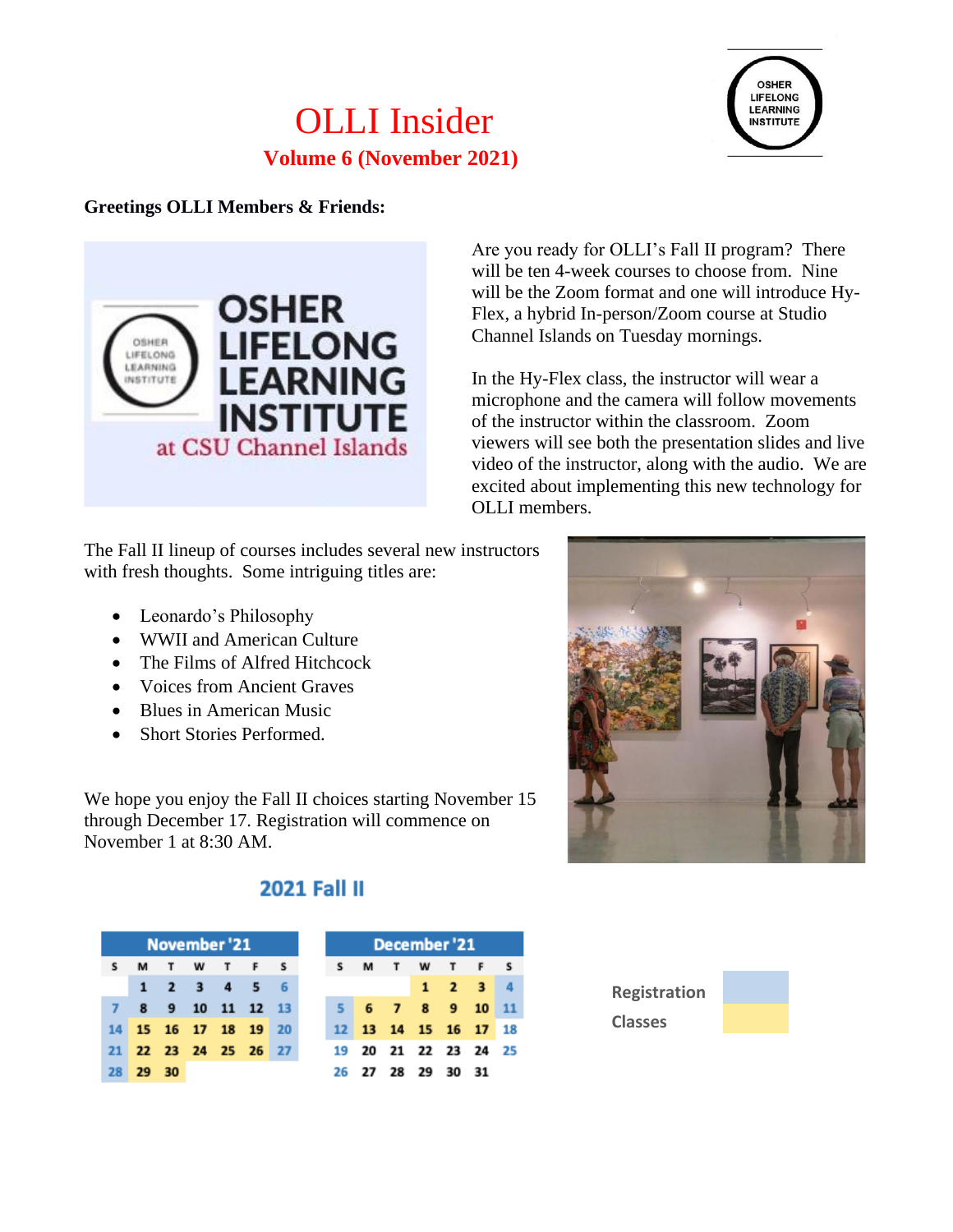#### **Meet Bill Garlington, a premier instructor for OLLI since 2005**



Bill has given OLLI classes about Australia, Morocco, Tunisia, South Korea, Israel, and also India, where Bill was born.

Bill epitomizes OLLI's lifelong learning. He is a voracious reader and loves to write short stories. In Fall II, Bill will present "A History of Anti-Semitism" on Zoom, Tuesday afternoons. Hope to see you there.

#### **The Open Gallery at Studio Channel Islands was a Success**

Thanks to all the OLLI members who attended the Open Gallery at Studio Channel Islands on October 2, 2021. There were good eats, good conversations, and good artwork on display.



Bill has probably taught more OLLI classes than many OLLI members have taken. Bill's main academic interests are the sociology of religion and the history of ideas. He has taught us courses ranging from Icons of French Literature to the Iranian Revolution and from Issues of Human Sexuality to Atheism: Examination of an Idea. Some of us remember the battle he fought with another instructor (JC) on Religion vs. Science, which Bill said he won!

Bill loves to travel. He met his wife, Cris, on a Study Abroad Class Afloat as they covered the globe looking for adventure, and maybe some studying. They returned to finish at UCLA, where Bill earned a Bachelor and Master of Arts in History -- and remains a Bruins fan. Bill and Cris continued their wanderlust with a young family when he worked on his Doctorate in Asian Studies and Sociology from the Australian National University.